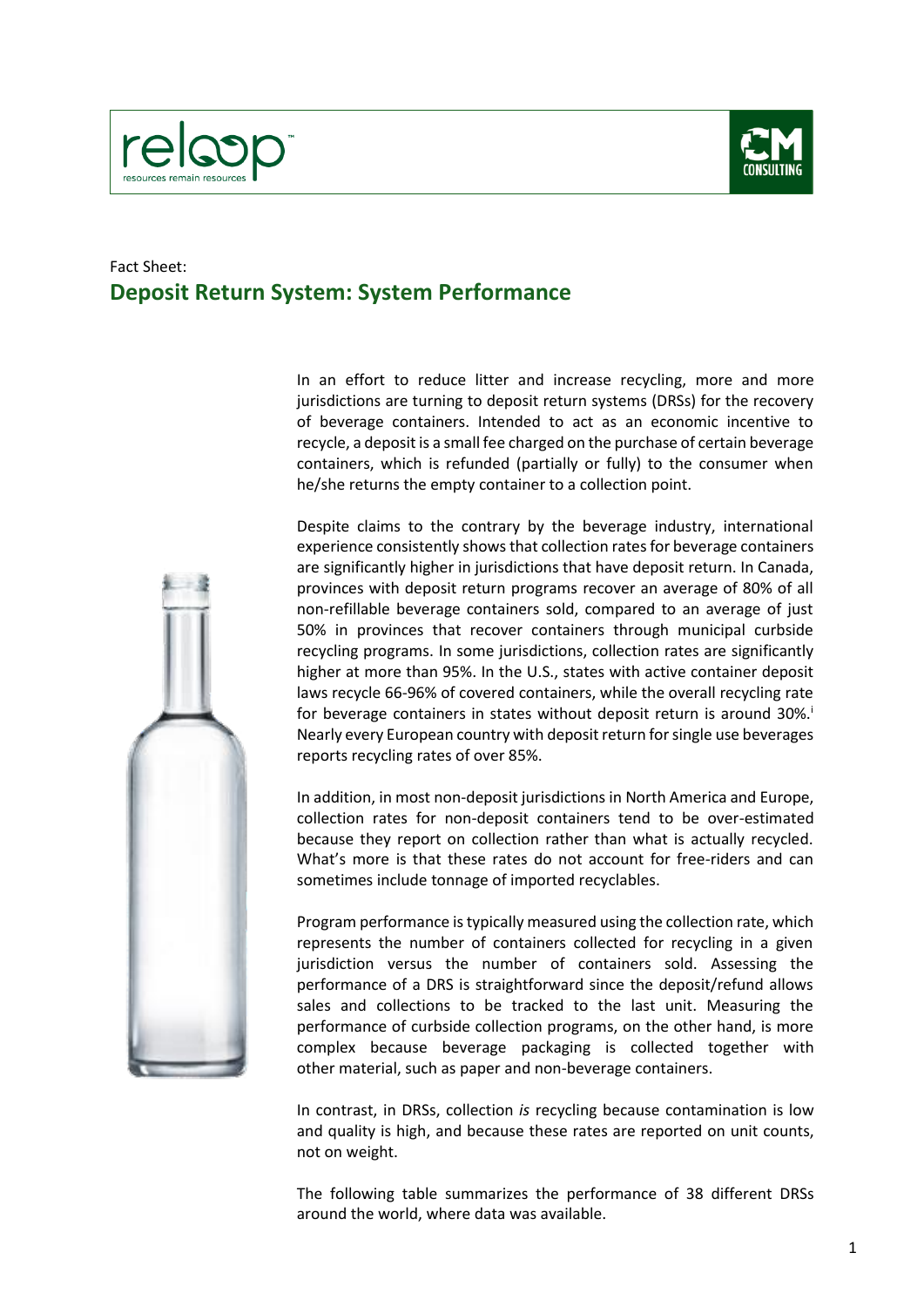|                              | <b>Data</b> | <b>Refund</b>         |                                  |                          |
|------------------------------|-------------|-----------------------|----------------------------------|--------------------------|
| <b>Jurisdiction</b>          | Year        | <b>Local Currency</b> | <b>Euro and USD</b>              | <b>Total Return Rate</b> |
|                              |             |                       | <b>Equivalent</b>                |                          |
| Croatia                      | 2015        | <b>0.5 HRK</b>        | €0.066 USD\$0.07                 | Up to 90%                |
| Denmark                      | 2014        | <b>1-3 DKK</b>        | €0.13-€0.4<br>USD\$0.15-\$0.45   | 89%                      |
| Estonia                      | 2014        | €0.1                  | (USD\$0.11)                      | 78.6%                    |
| Finland                      | 2014        | €0.10-€0.40           | USD\$0.11-\$0.45                 | 92.6%                    |
| Germany                      | 2014        | €0.25                 | USD\$0.28                        | 97%                      |
| Iceland                      | 2013        | <b>15 ISK</b>         | €0.11<br>USD\$0.12               | 90%                      |
| Lithuania                    | 2016        | €0.10                 | USD\$0.11                        | 74%                      |
| Netherlands                  | 2014        | €0.25                 | USD\$0.28                        | 95%                      |
| Norway                       | 2014        | 1-2.5 NOK             | €0.13- €0.32<br>USD\$0.12-\$0.30 | 96%                      |
| Sweden                       | 2014        | 1-2 SEK               | €0.11-€0.22<br>USD\$0.12-\$0.24  | 88.25%                   |
| California"                  | 2015        | USD\$0.05-\$0.10      | €0.05-€0.09                      | 86%iii                   |
| Connecticutiv                | 2015        | USD\$0.05             | €0.05                            | 51% <sup>v</sup>         |
| Hawaiivi                     | 2015-16     | USD\$0.05             | €0.05                            | 67% <sup>vii</sup>       |
| lowa <sup>viii</sup>         | 2015        | USD\$0.05             | €0.05                            | 86%ix                    |
| Maine                        | 2015        | USD\$0.05-\$0.15      | €0.05-€0.14                      | 90% <sup>x</sup>         |
| Massachusetts                | 2015        | USD\$0.05             | €0.05                            | 59% <sup>xi</sup>        |
| Michigan                     | 2014        | USD\$0.10             | €0.09                            | 93% <sup>xii</sup>       |
| New York <sup>xiii</sup>     | 2015        | USD\$0.05             | €0.05                            | 65% <sup>xiv</sup>       |
| Oregon                       | 2015        | USD\$0.10             | €0.09                            | 64% <sup>xv</sup>        |
| Vermont <sup>xvi</sup>       | 2015        | USD\$0.05-\$0.15      | €0.05-€0.14                      | 75% <sup>xvii</sup>      |
| Alberta                      | 2014        | CAD\$0.10-\$0.25      | €0.07-€0.17<br>USD\$0.07-\$0.18  | 82.5% <sup>xviii</sup>   |
| <b>British Columbia</b>      | 2014        | CAD\$0.05-\$0.20      | €0.03-€0.13<br>USD\$0.04-\$0.15  | 83.9% <sup>xix</sup>     |
| Manitoba                     | 2014        | CAD\$0.10-\$0.20      | €0.07-€0.13<br>USD\$0.10-\$0.15  | 78.5% <sup>xx</sup>      |
| Newfoundland and<br>Labrador | 2014-15     | CAD\$0.05-\$0.10      | €0.03-€0.07<br>USD\$0.04-\$0.07  | 61.6% <sup>xxi</sup>     |
| <b>New Brunswick</b>         | 2014-15     | CAD\$0.05-\$0.10      | €0.03-€0.07<br>USD\$0.04-\$0.07  | 76.4% <sup>xxii</sup>    |
| <b>Northwest Territories</b> | 2013-14     | CAD\$0.10-\$0.25      | €0.07-€0.17<br>USD\$0.07-\$0.18  | 88.2%**iii               |
| Nova Scotia                  | 2013-14     | CAD\$0.05-\$0.10      | €0.03-€0.07<br>USD\$0.04-\$0.07  | 83.7% <sup>xxiv</sup>    |
| Ontario                      | 2014        | CAD\$0.10-\$0.20      | €0.07-€0.13<br>USD\$0.10-\$0.15  | 89% <sup>xxv</sup>       |
| Prince Edward Island         | 2014-15     | CAD\$0.05-\$0.10      | €0.03-€0.07<br>USD\$0.04-\$0.07  | 79.9% <sup>xxvi</sup>    |
| Quebec                       | 2014        | CAD\$0.05-\$0.20      | €0.03-€0.13<br>USD\$0.04-\$0.15  | 71.5% <sup>xxvii</sup>   |
| Saskatchewan                 | 2014        | CAD\$0.05-\$0.40      | €0.03-€0.27<br>USD\$0.04-\$0.29  | 86.6% <sup>xxviii</sup>  |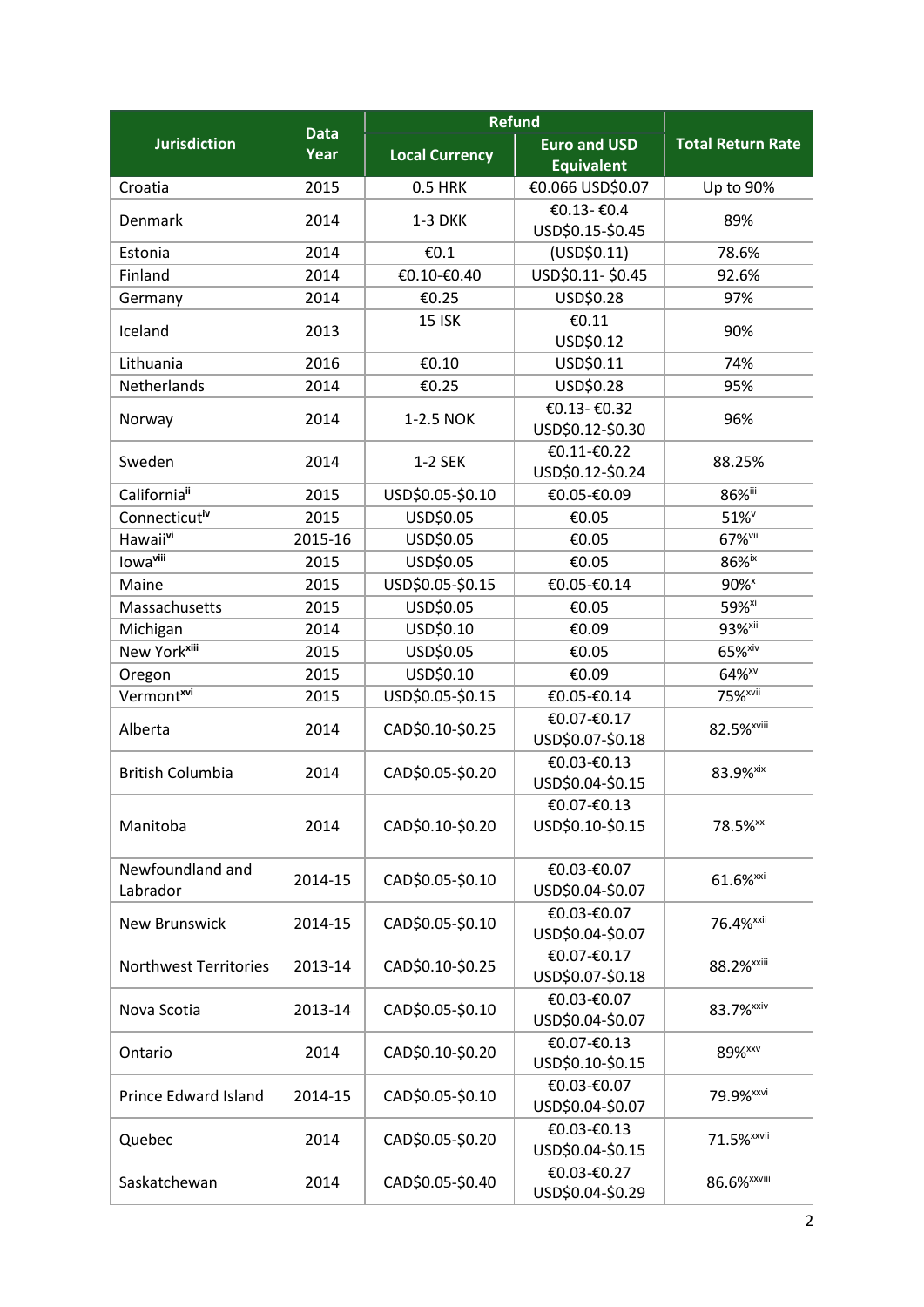| <b>Jurisdiction</b>                                                                                                              | <b>Data</b><br>Year | <b>Refund</b>         |                                          |                          |  |  |
|----------------------------------------------------------------------------------------------------------------------------------|---------------------|-----------------------|------------------------------------------|--------------------------|--|--|
|                                                                                                                                  |                     | <b>Local Currency</b> | <b>Euro and USD</b><br><b>Equivalent</b> | <b>Total Return Rate</b> |  |  |
| Yukon                                                                                                                            | 2014-15             | CAD\$0.05-\$0.25      | €0.03-€0.17<br>USD\$0.04-\$0.18          | 82.3% <sup>xxix</sup>    |  |  |
| <b>Northern Territory</b>                                                                                                        | 2015-16             | AUD\$0.10             | €0.07<br>USD\$0.08                       | 54% <sup>xxx</sup>       |  |  |
| South Australia                                                                                                                  | 2015-16             | AUD\$0.10             | €0.07<br>USD\$0.08                       | 76.5% <sup>xxxi</sup>    |  |  |
| <b>Israel</b>                                                                                                                    | 2015                | 0.3 ILS               | €0.07<br>USD\$0.08                       | 77%                      |  |  |
| Kosrae (Federated<br><b>States of Micronesia)</b>                                                                                | N/A                 | \$0.05                |                                          | N/A                      |  |  |
| Kiribati                                                                                                                         | N/A                 | AUD\$0.04             | €0.03                                    | N/A                      |  |  |
| Palau                                                                                                                            | N/A                 | \$0.05                |                                          | N/A                      |  |  |
| Disclaimer: In general, return rates were obtained from programs operator or the government<br>agency responsible for oversight. |                     |                       |                                          |                          |  |  |

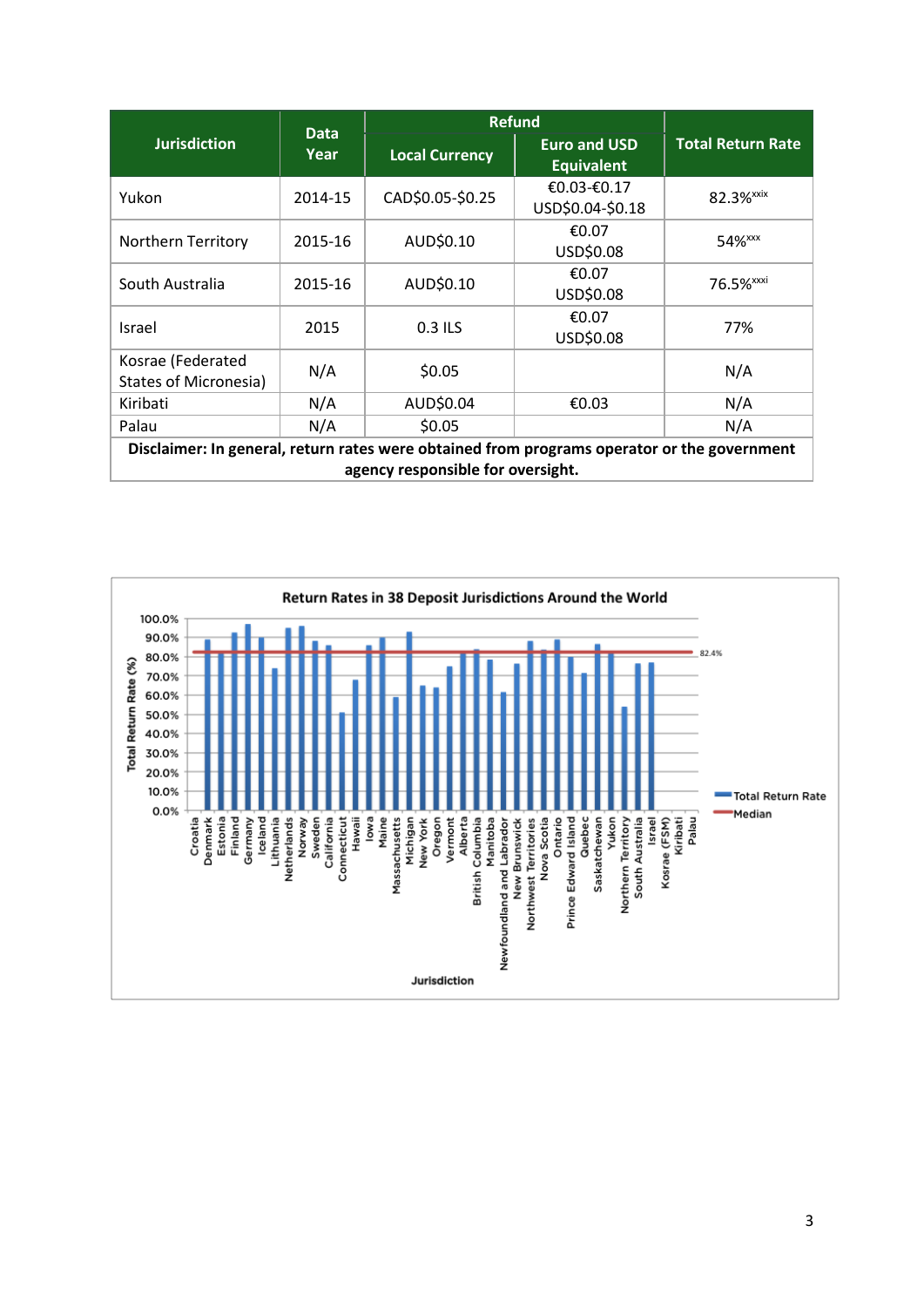## **Conclusion:**

From North America to Australia and across Europe, global momentum for deposit return continues to grow. DRSs achieve high performance, produce higher quality recyclates, and promote the transition to a circular economy. Given these benefits and the often poor performance of multi-material curbside programs, more and more beverage companies are considering it to be the best solution to manage their empty containers in a circular way and to tackle the growing problems of land-based and marine litter.

## **Endnotes**

**.** 

viii Redemption rate is estimated based on data collected circa 2005; actual data has not been collected by the IOWA DNR since that time. ix Iowa Department of Natural Resources. "Beverage Containers Control Law." <www.iowadnr.gov/Environmental-Protection/Land-

Quality/Waste-Planning-Recycling/Bottle-Deposit-Law>

x Informal recycling rate provided by beverage industry lobbyist in testimony to state.

xi Sean Sylver, MA DEP, January 2016. Data for calendar year.

<www.cmconsultinginc.com/wp-content/uploads/2016/12/WPW2016-FINAL-with-cover.pdf>

xxvii ibid.

xxx Northern Territory Environment Protection Authority. October 2016. Environment Protection (Beverage Containers and Plastic Bags) Act – Annual Report 2015-16. <https://ntepa.nt.gov.au/\_\_data/assets/pdf\_file/0006/387987/2015-16-CDS-Annual-Report.pdf>

xxxi South Australia Environmental Protection Authority. "Container Deposits." [www.epa.sa.gov.au/environmental\\_info/container\\_deposit](http://www.epa.sa.gov.au/environmental_info/container_deposit)

<sup>i</sup> Container Recycling Institute. 2013. "Bottled Up: Beverage Container Recycling Stagnates (2000-2010)." <www.containerrecycling.org/index.php/publications/2013-bottled-up-report>

ii Curbside included in redemption rate; curbside program collects 9% and other programs collect the other 72% of covered beverage containers.

iii CalRecycle. May 2016. "California's Beverage Container Recycling and Litter Reduction Program Fact Sheet."

<sup>&</sup>lt;www.calrecycle.ca.gov/Publications/Documents/1565/201601565.pdf>

iv Redemption rate for 2015 does not include third quarter data. Before water bottles were added to the deposit system in 2009, redemption rates were higher (in the range of 65-70%).

V Judy Belaval, Connecticut Office of Source Reduction and Recycling - Bureau of MM&CA, DEEP: calendar year data.

vi Deposit containers collected at curbside (in Honolulu only) are already included in the statewide redemption rates.

vii State of Hawaii Office of the Auditor. March 2017. "Financial and Program Audit of the Deposit Beverage Container Program June 30, 2016." A Report to the Governor and the Legislature of the State of Hawaii. Report No. 17-02.

<sup>&</sup>lt;http://files.hawaii.gov/auditor/Reports/2017/17-02.pdf>

xii Return Processing Division, Michigan Department of Treasury.

xiii Container Recycling Institute. "Bottle Bills in the USA: New York." <www.bottlebill.org/legislation/usa/newyork.htm>

xiv New York State Department of Taxation and Finance.

xv Oregon Liquor Control Commission. "Oregon's Bottle Bill: Frequently Asked Questions."

<sup>&</sup>lt;www.oregon.gov/olcc/docs/bottle\_bill/bottle\_bill\_faqs.pdf>

<sup>&</sup>lt;sup>xvi</sup> Estimate is from a 2012-2013 study commissioned by the state.

xvii Vermont's estimate is from a 2012-2013 study commissioned by the State.

xviii CM Consulting Inc. 2016. "Who Pays What: An Analysis of Beverage Container Collection and Costs in Canada: 2016."

xix ibid.

xx ibid.

xxi ibid.

xxii ibid.

xxiii ibid.

xxiv ibid.

xxv ibid.

xxvi ibid.

xxviii ibid.  $x$ <sup>xxix</sup> ibid.